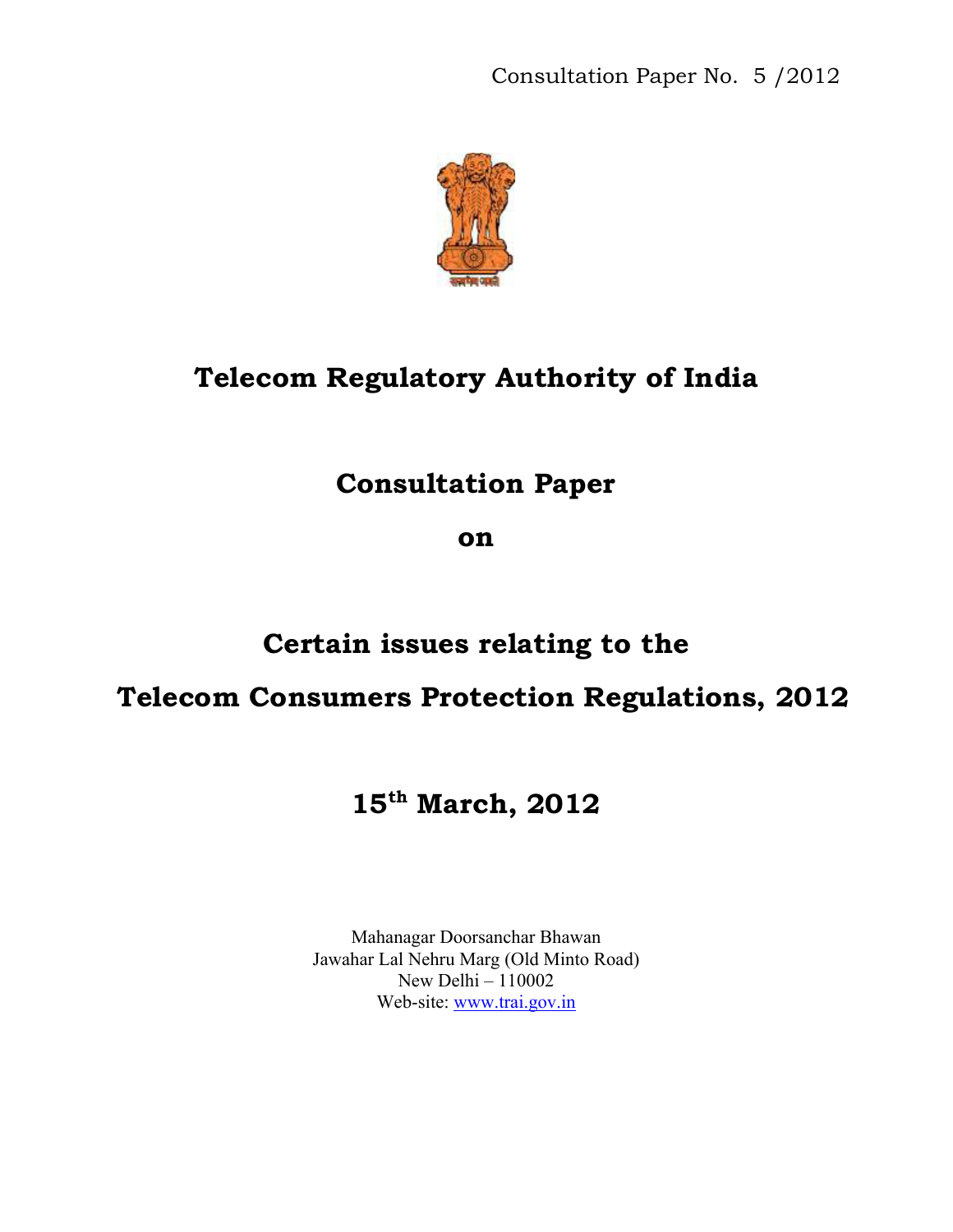**Stakeholders are requested to send their comments preferably in electronic form by 25th March, 2012 on email Id raj.pal@nic.in or eco@trai.gov.in. For any clarification / information, Shri Raj Pal, Advisor (ER) may be contacted at Tel. No. +91-11-23230752, Fax: +91-11-23236650.**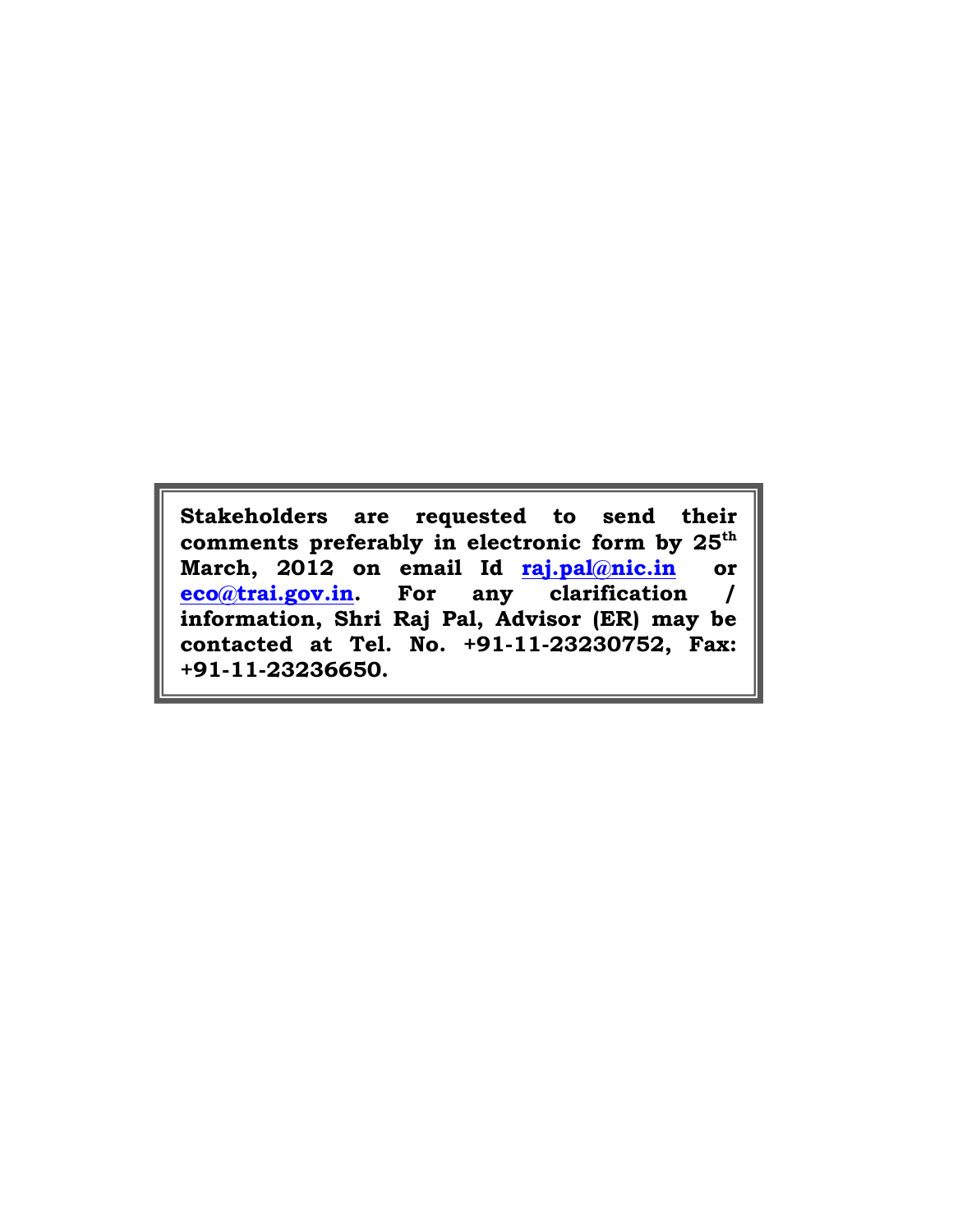#### **Telecom Regulatory Authority of India**

#### **Consultation Paper on Certain issues relating to the Telecom Consumers Protection Regulations, 2012**

#### **A. Combo Tariff Vouchers**

- 1. TRAI had issued a Consultation Paper on "Certain issues relating to Telecom Tariff" on 13.10.2010 seeking the comments of stakeholders inter-alia on various challenges faced by prepaid subscribers and also on measures to enhance the transparency in service provision.
- 2. Some of the stakeholders had suggested standardization of tariff schemes and various categories of vouchers offered in the market. There have been demands to have a system of simple recharge vouchers.
- 3. In view of the above, the Authority decided to streamline and standardise the vouchers offered by the service providers, so as to provide clarity and transparency and help the consumers in better understanding the features of various vouchers. Accordingly, as a follow up of the above consultation process and keeping in view the interests of telecom consumers and service providers, the Authority had prepared a draft Telecom Consumers Protection Regulations, 2011, which was published on TRAI website on 4th July, 2011, for seeking comments of the stakeholders. Having considered the comments/suggestions received from the stakeholders, on the said draft Regulations, the Authority, on 6th January, 2012, issued the Telecom Consumers Protection Regulations, 2012.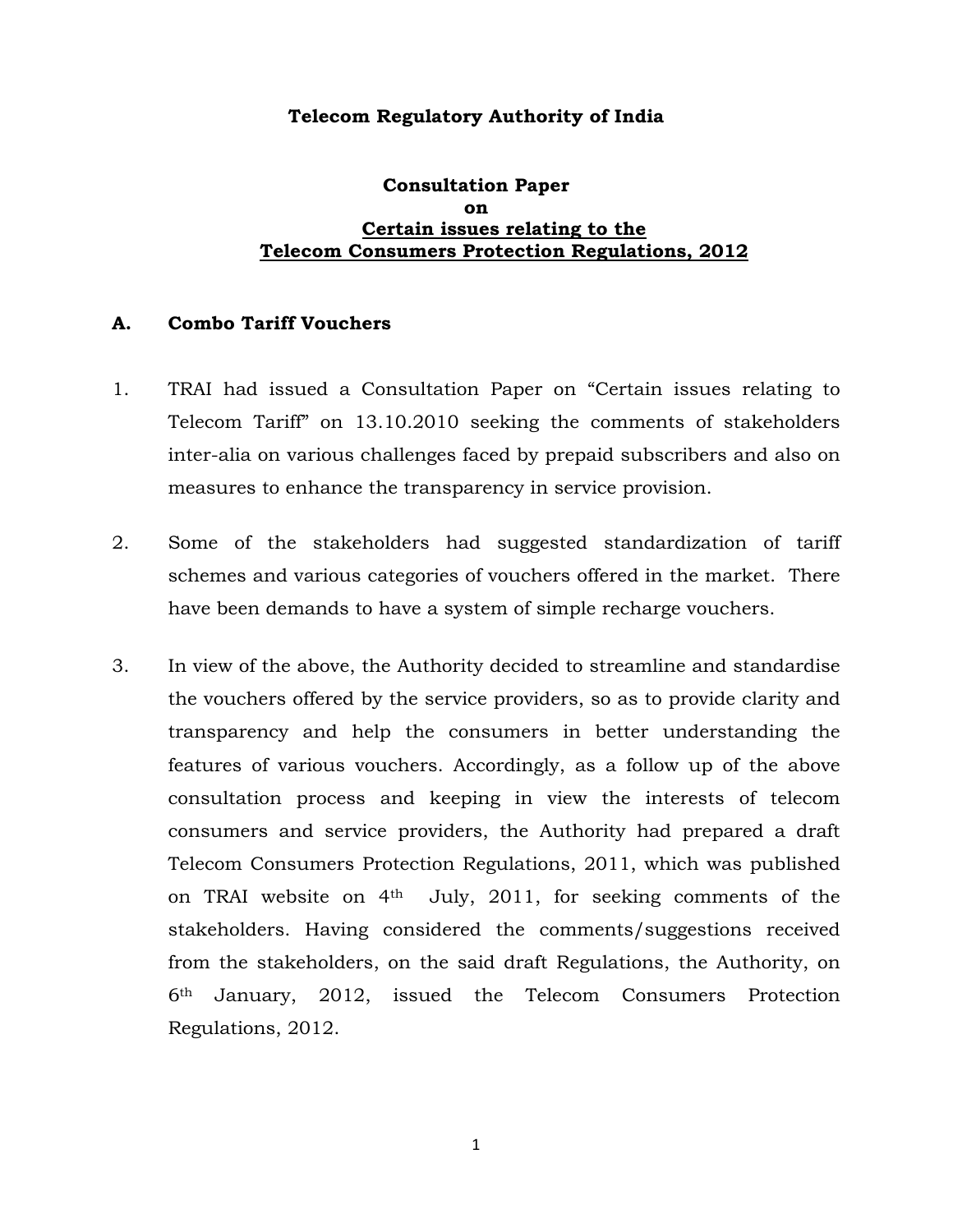- 4. As per the provisions of the above Regulations, the following three categories of vouchers are allowed to be offered:
	- Plan Voucher
	- Top-up Voucher
	- Special Tariff Voucher (STV)
- 5. A 'Plan Voucher' is used for enrolling a subscriber into a tariff plan. The Plan voucher does not add any monetary value to the subscriber's account.
- 6. The 'Top up voucher' adds monetary value in rupees terms to the subscriber's account, which can be used without any validity and usage related restrictions. The 'Top Up Voucher' shall contain only monetary value and no other benefits. Further, no other Voucher, namely, STV and Plan Voucher shall add any monetary value component to the subscriber's account.
- 7. The 'Special Tariff Vouchers' (STVs) are intended to provide tariff benefits to the subscriber by altering one or more of the tariff components. The STV will not have the effect of adding monetary value available to the subscriber's account. The changes in tariffs effected through STVs are only for the period specified in the STV.
- 8. The above categorisation of vouchers was decided to streamline and standardise the vouchers offered by the service providers, so as to improve transparency in offer of telecom tariffs. However, the Cellular Operators Association of India (COAI) has represented that the provision of combo vouchers will provide additional choice to the consumers over and above the available plan vouchers, top up vouchers and STVs.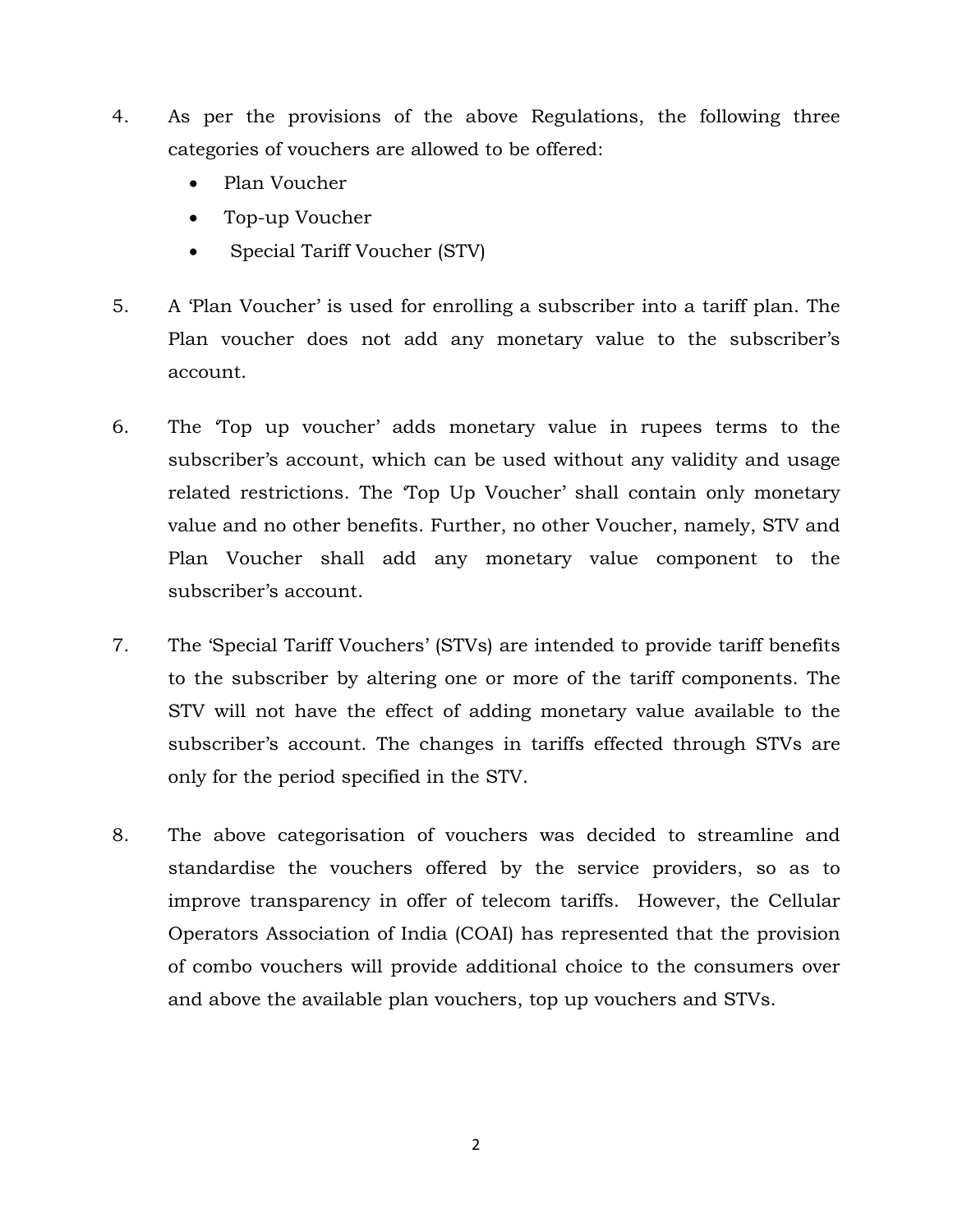9. In their representation dated  $3<sup>rd</sup>$  February 2012, the Cellular Operators Association of India (COAI) have, *inter alia*, requested the Authority to allow another category of vouchers namely, the 'Combo vouchers'. According to them such vouchers would provide more choice to the subscribers and also would allow flexibility to operators to have innovative bundling of features of STVs (i.e. services) as well as those of 'Top-up Voucher', (i. e. adding the monetary value to the credit of subscriber). In their representation, COAI have listed the following illustrations of 'Combo vouchers':

| <b>Combo Voucher</b><br><b>Type</b>                      | <b>Example</b>                                                                                  | <b>Remarks</b>                                                                                                                                   |
|----------------------------------------------------------|-------------------------------------------------------------------------------------------------|--------------------------------------------------------------------------------------------------------------------------------------------------|
| Rate + Monetary<br>Value Combo<br>Voucher                | Combo Voucher @ Rs.45<br>with Rs.15 Monetary Value<br>+ all Local calls 40p/min                 | Tariff Validity 30 days.<br>Monetary Value in Core<br>Account without validity<br>restriction                                                    |
| $SMS + Data +$<br>Monetary Value<br>Combo Voucher        | Combo Voucher @ Rs.30<br>with Rs.5 Monetary Value<br>$+ 100$ SMSs/day $+ 200$ Mb<br>Data        | SMS/Data Validity 30 days.<br>Monetary Value in Core<br>Account without validity<br>restriction.                                                 |
| Minutes + Monetary<br>Value Combo<br>Voucher             | Combo Voucher @ Rs.60<br>with Rs.20 Monetary Value<br>+ 100 Local & STD Mins                    | Monetary Value in separate<br>account, applicable for voice<br>calls only, valid 30 days.<br>Free Minutes valid 30 days,<br>in separate account. |
| <b>Full Monetary Value</b><br>(Full Talktime)<br>Voucher | MRP Rs.222, Full<br>Monetary Value on Rs.222<br>$(Rs.22$ valid 15 days for<br>voice calls only) | Extra Monetary Value in<br>separate account, applicable<br>for voice calls only, valid 15<br>days.                                               |
| More than Full<br>Monetary Value                         | MRP Rs.240. More than<br>Full Monetary Value of<br>Rs.240 on Recharge of                        | Extra Monetary Value in<br>separate account, applicable                                                                                          |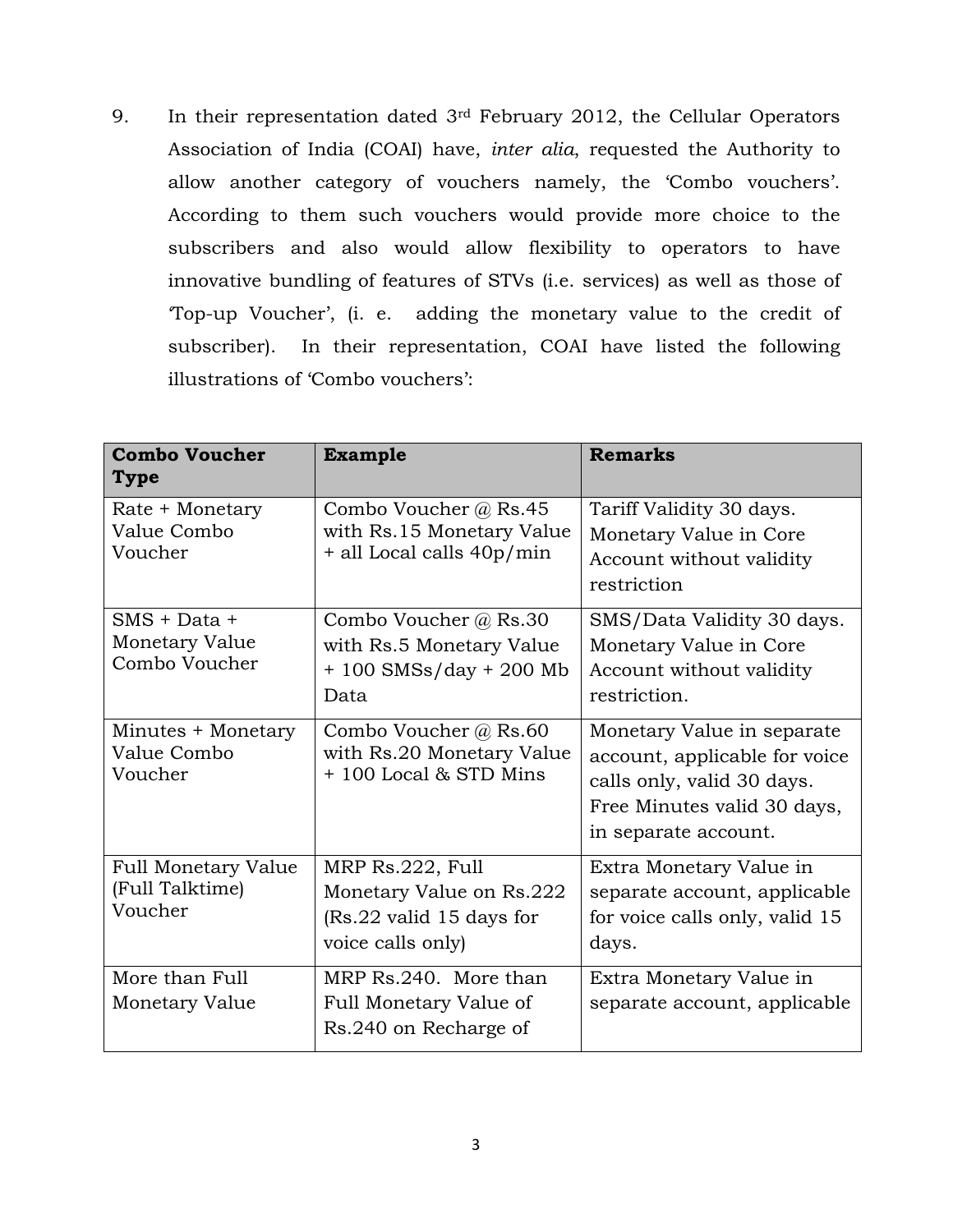| Voucher                   | $Rs.222$ (Rs.44 valid for 30) | for voice calls only, valid 30 |
|---------------------------|-------------------------------|--------------------------------|
|                           | days)                         | days.                          |
|                           |                               |                                |
| (Full Monetary Value)     | MRP Rs.111. Full              | Monetary Value & SMS in        |
| + SMS) with fixed         | Monetary Value of Rs.111      | separate account, valid 30     |
| validity combo            | on recharge of Rs.111 &       | days.                          |
| voucher                   | 25 free SMSs.                 |                                |
| <b>Staggered Monetary</b> | On recharge of Rs.50; Get     | Monetary Value in either       |
| Value Voucher             | Rs.20 per month for next 3    | core account or separate       |
|                           | months                        | account, with or without       |
|                           |                               | validity restriction,          |
|                           |                               | depending on the product.      |

- 10. Further, one of the service providers has also made suggestions for seeking integrated tariff by way of offering combo vouchers.
- 11. On the other hand, another association of service providers, the Association of Unified Telecom Service Providers of India (AUSPI) vide their communication dated 6th February, 2012 has stated that the association and its members are of the firm view that there is no need of any Combo voucher as otherwise the effective talktime (monetary value) available to consumer is likely to be curtailed.
- 12. Before the Authority takes a view on the subject, it would like the Stakeholders to offer their views on the following issues:

**Q.1 Would it be in the interest of consumers to allow a 4th category of vouchers (Combo Vouchers), as requested by one of the associations of service providers?** 

**Q.2 If so, should this be subject to any restrictions so as to protect the consumers' interests?**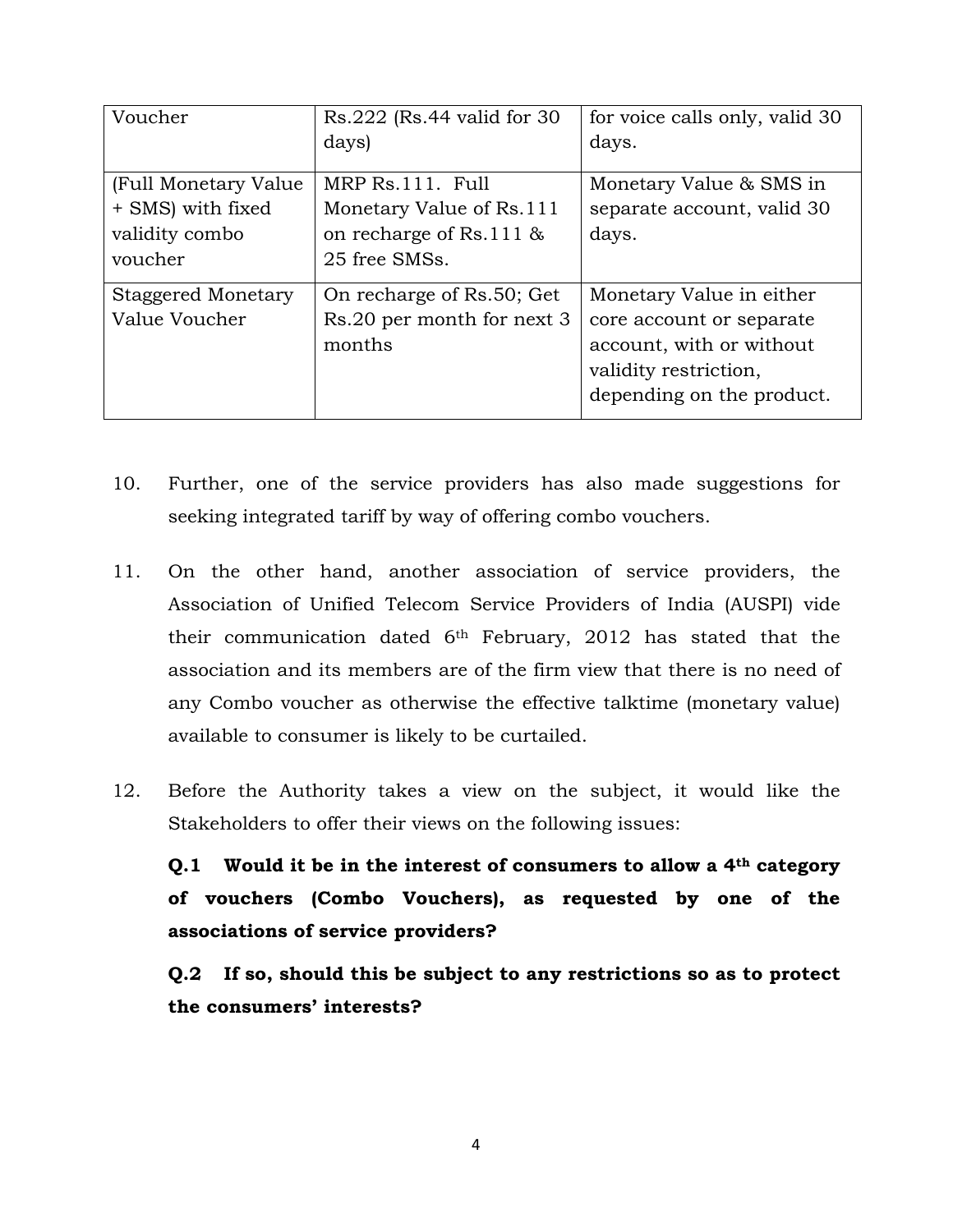### **B. Increasing ceiling on administrative and processing fee for vouchers from Rs. 2/- to Rs. 3/-.**

- 12. The difference between the MRP of the vouchers and (the talk value + service tax) can be referred to as processing fee though different nomenclatures are used to refer to this Fixed Charge.
- 13. In the prepaid segment, subscribers are required to do frequent recharges for getting monetary value and remain connected. The quantum of the processing fee depends on the extent of benefits offered under different types of vouchers. The ceiling of Rs.2/- however, is only in respect of exclusive talktime vouchers which is synonymous with the term 'Top up' in the Consumers Protection Regulations, 2012.
- 14. In Schedule II of the Telecommunication Tariff Order, 1999, relating to Cellular Mobile Telecom Service (CMTS), under the heading "TARIFF", the entries occurring against the item "(6) Tariff for pre-paid service", in the proviso, clause  $(f)$ , read as under<sup>1</sup>:
	- *"(f) no amount, whether as fixed fee or otherwise other than--* 
		- *i. applicable taxes; and*
	- *ii. a nominal fee, not exceeding two rupees towards administrative costs or expenses for each recharge under any tariff plan, shall be levied on any recharge exclusively meant for provision of talk time value."*
- 15. In the Explanatory Memorandum to TTO 48th Amendment Order, while clarifying the decision to prescribe the ceiling of Rs.2 on processing fee, the Authority considered this issue more as a transparency aspect than a tariff matter. It was also indicated that the decision was confined only to category of "talk-time recharges" i.e. the top-up recharges used only for the purpose of augmenting talk-time value.

 <sup>1</sup> Inserted by the Forty-eighth Amendment Order, 2008, w.e.f. 15-09-2008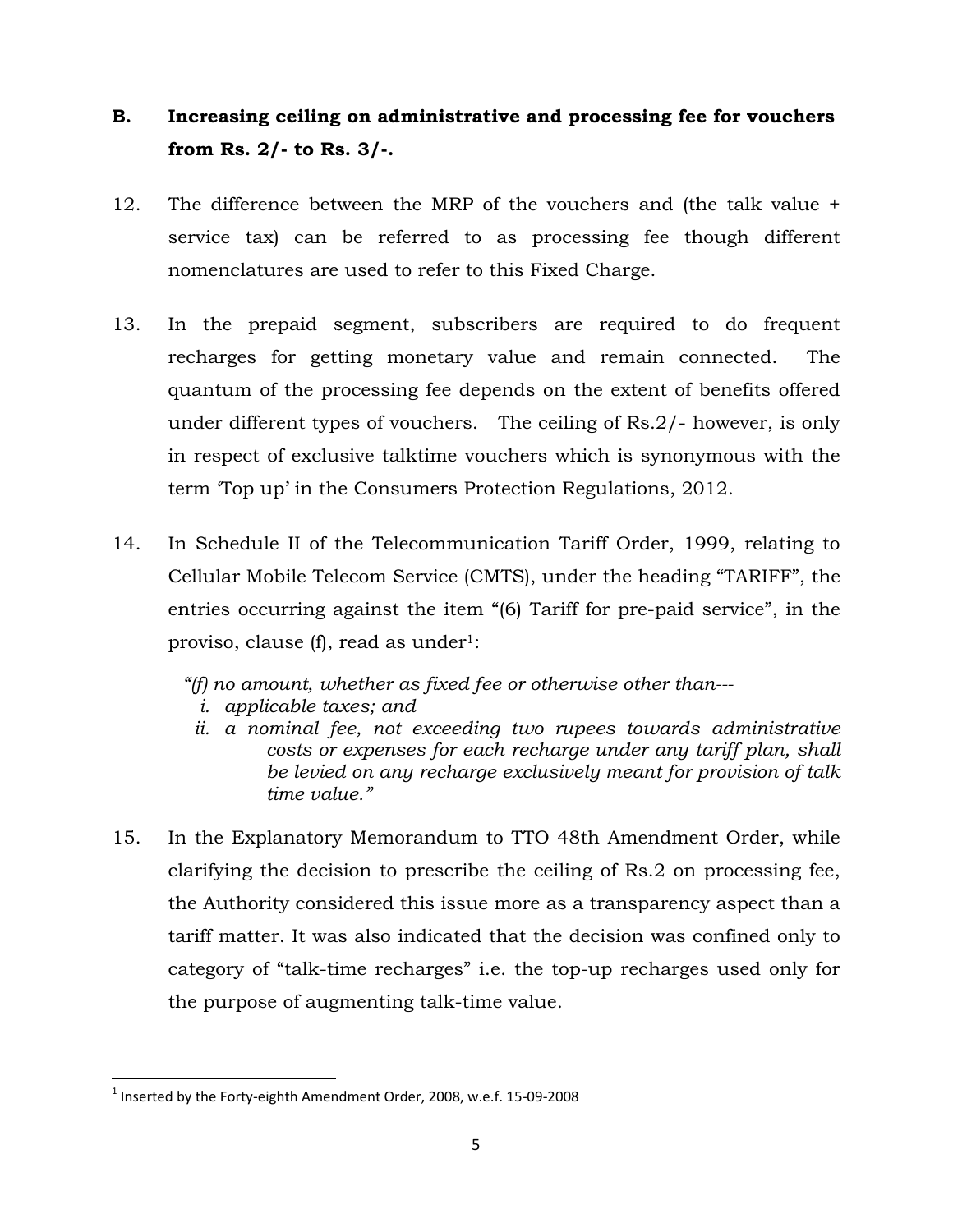- 16. The Telecom Consumers Protection Regulations, 2012 reiterate that Top up voucher shall not contain any administrative or processing fee beyond the ceiling specified by the Authority.
- 17. AUSPI and COAI have requested for upward revision of the Processing Fee in Top ups to Rs.3/- from the existing ceiling of Rs.2/-. It is argued that there has been inflationary pressure in the last three years since the ceiling of Rs.2/- was prescribed by the Authority. Cost of providing service by way of hike in salaries/wages, increase in cost of transportation & diesel cost, increase in cost of storage etc. among others have been cited as supporting arguments by COAI.
- 18. Before the Authority takes a view on the subject, it would like the Stakeholders to offer their views on the following issues:

**Q.3 Is there sufficient justification to increase the ceiling on processing fee on Top ups vouchers from of Rs.2/ to Rs. 3/- as requested by the associations of service providers?** 

**Q.4 If yes, should the above increase in processing fee be allowed only in respect of paper voucher?**